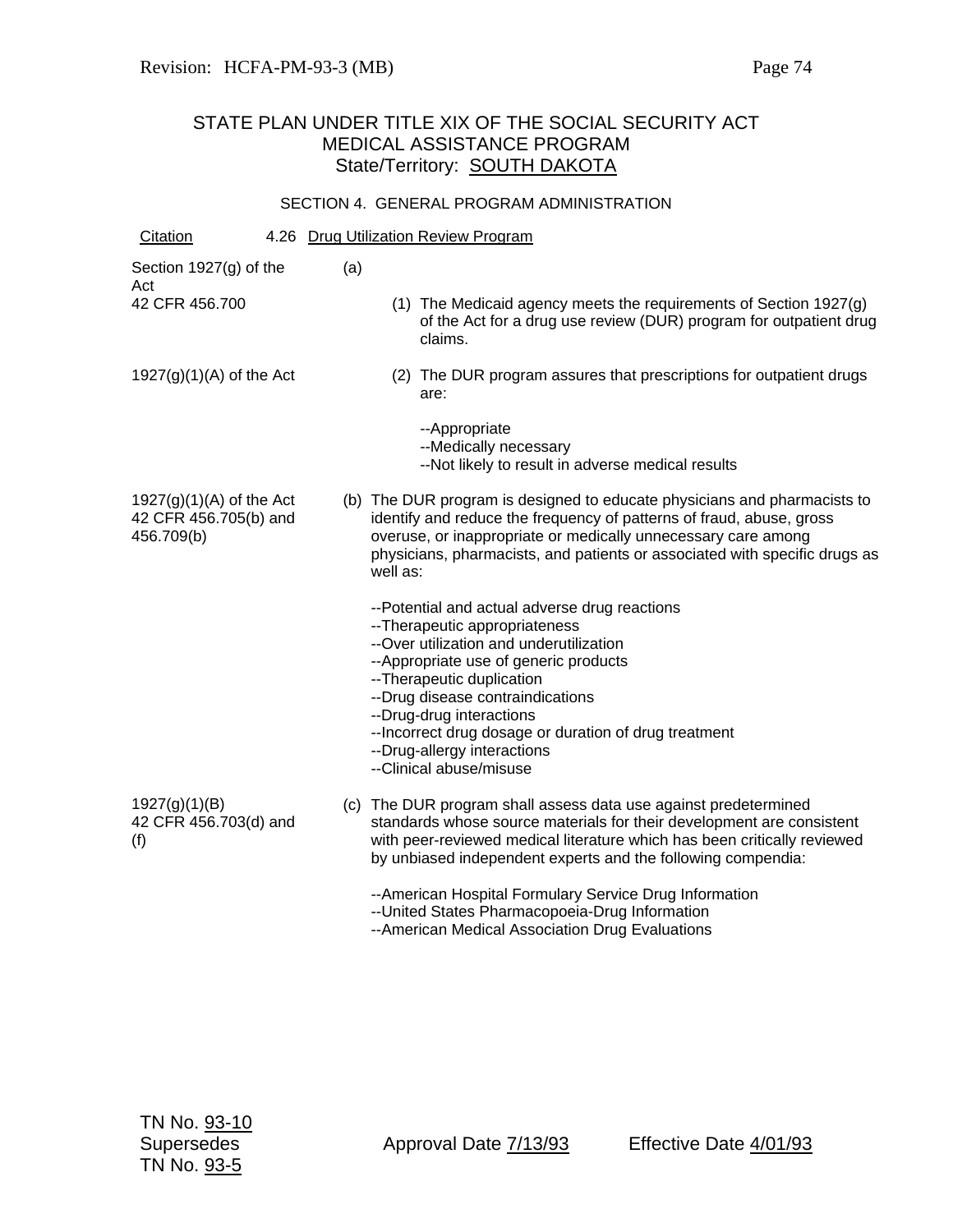#### SECTION 4. GENERAL PROGRAM ADMINISTRATION

| Citation                                                           |     | 4.26 Drug Utilization Review Program (continued)                                                                                                                                                                                                                                      |
|--------------------------------------------------------------------|-----|---------------------------------------------------------------------------------------------------------------------------------------------------------------------------------------------------------------------------------------------------------------------------------------|
| Section 1927(g)(1)(D) of<br>the Act<br>42 CFR 456.703(b)           |     | (d) DUR is not required for drugs dispensed to residents of nursing facilities<br>that are in compliance with drug regimen review procedures set forth in 42<br>CFR 483.60. The State has never-the-less chosen to include nursing<br>home drugs in:                                  |
|                                                                    |     | Prospective DUR<br><b>Retrospective DUR</b><br>X —                                                                                                                                                                                                                                    |
| $1927(g)(2)(A)$ of the Act<br>42 CFR 456.705(b)                    | (e) | (1) The DUR program includes prospective review of drug therapy at<br>the point of sale or point of distribution before each prescription is<br>filled or delivered to the Medicaid recipient.                                                                                        |
| $1927(g)(2)(A)(i)$ of the<br>Act<br>42 CFR 456.705(b), (1)-<br>(7) |     | (2) Prospective DUR includes screening each prescription filled or<br>delivered to an individual receiving benefits for potential drug<br>therapy problems due to:                                                                                                                    |
|                                                                    |     | -- Therapeutic duplication<br>--Drug-disease contraindications<br>--Drug-drug interactions<br>--Drug-interactions with non-prescription or over-the-counter drugs<br>-- Incorrect drug dosage or duration of drug treatment<br>--Drug allergy interactions<br>--Clinical abuse/misuse |
| 1927(g)(2)(A)(ii) of the<br>Act                                    |     | (3) Prospective DUR includes counseling for Medicaid recipients<br>based on standards established by State law and maintenance of                                                                                                                                                     |
| 42 CFR 456.705(c) and<br>(d)                                       |     | patient profiles.                                                                                                                                                                                                                                                                     |
| 1927(g)(2)(B)<br>42 CFR 456.709(a)                                 | (f) | (1) The DUR program includes retrospective DUR through its<br>mechanized drug claims processing and information retrieval<br>system or otherwise which undertakes ongoing periodic<br>examination of claims data and other records to identify:                                       |
|                                                                    |     | --Patterns of fraud and abuse<br>--Gross overuse                                                                                                                                                                                                                                      |

--Inappropriate or medically unnecessary care among physicians, pharmacists, Medicaid recipients, or associated with specific drugs or groups of drugs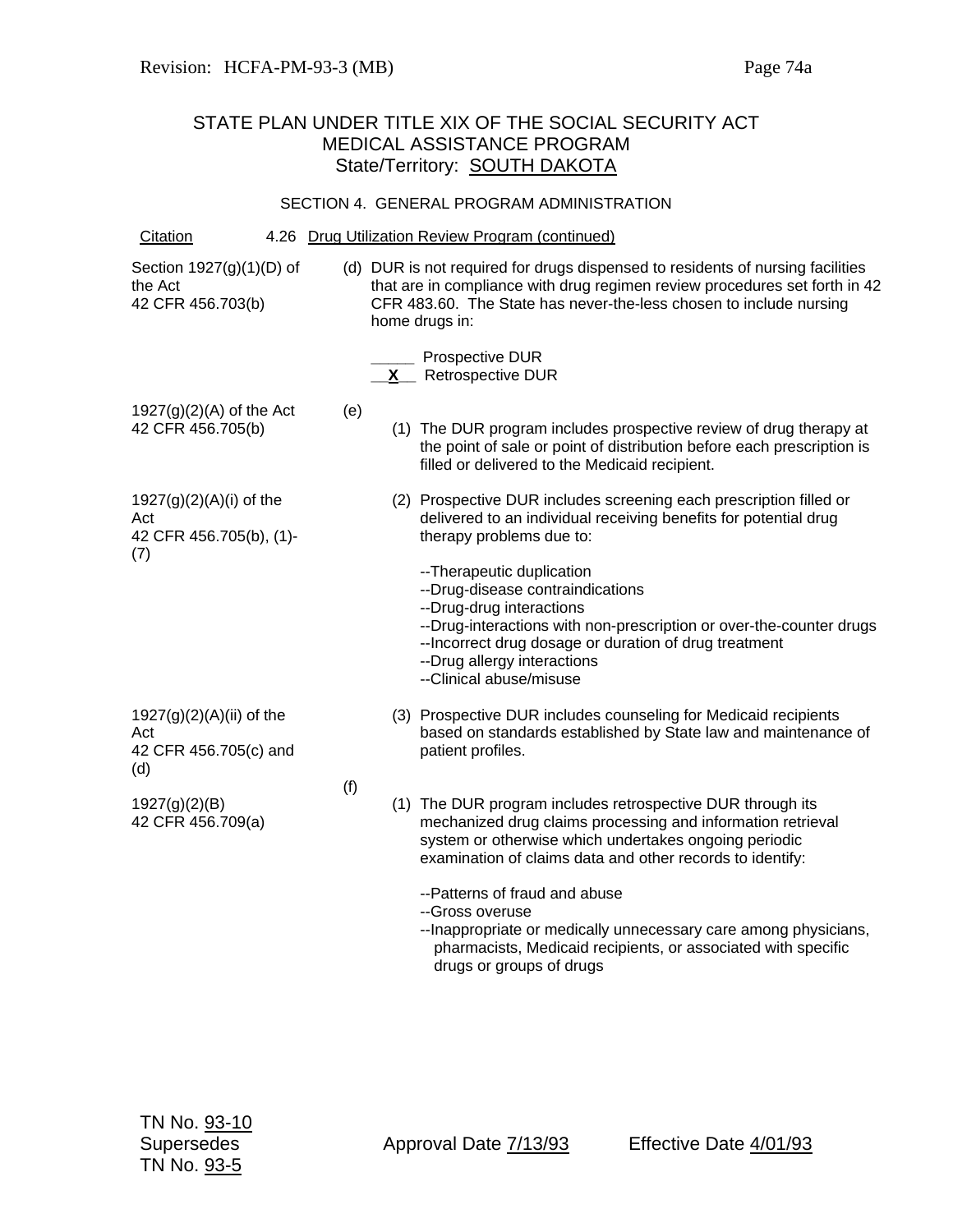#### SECTION 4. GENERAL PROGRAM ADMINISTRATION

| Citation                                                   |  |     |                 | 4.26 Drug Utilization Review Program (continued)                                                                                                                                                                                                                                                    |
|------------------------------------------------------------|--|-----|-----------------|-----------------------------------------------------------------------------------------------------------------------------------------------------------------------------------------------------------------------------------------------------------------------------------------------------|
| Section $1927(g)(2)(C)$ of<br>the Act                      |  |     | (f) (continued) |                                                                                                                                                                                                                                                                                                     |
| 42 CFR 456.709(b)                                          |  |     |                 | (2) The DUR program assesses data on drug use against explicit<br>predetermined standards including but not limited to monitoring for:                                                                                                                                                              |
|                                                            |  |     |                 | -- Therapeutic appropriateness<br>--Over utilization and underutilization<br>-- Appropriate use of generic products<br>-- Therapeutic duplication<br>--Drug-disease contraindications<br>--Drug-drug interactions<br>-- Incorrect drug dosage/duration of drug treatment<br>--Clinical abuse/misuse |
| $1927(g)(2)(D)$ of the Act<br>42 CFR 456.711               |  |     |                 | (3) The DUR program through its State DUR Board, using data<br>provided by the Board, provides for active and ongoing educational<br>outreach programs to educate practitioners on common drug<br>therapy problems to improve prescribing and dispensing practices.                                 |
| $1927(g)(3)(A)$ of the Act<br>42 CFR 456.716(a)            |  | (g) |                 | (1) The DUR program has established a State DUR Board either:                                                                                                                                                                                                                                       |
|                                                            |  |     |                 | Directly, or<br>Under contract with a private organization                                                                                                                                                                                                                                          |
| $1927(g)(3)(B)$ of the Act<br>42 CFR 456.716(a) and<br>(b) |  |     |                 | (2) The DUR Board membership includes health professionals (one-<br>third licensed actively practicing pharmacists and one-third but no<br>more than 51 percent licensed and actively practicing physicians)<br>with knowledge and experience in one or more of the following:                      |
|                                                            |  |     |                 | --Clinically appropriate prescribing of covered outpatient drugs<br>--Clinically appropriate dispensing and monitoring of covered<br>outpatient drugs<br>--Drug use review, evaluation, and intervention<br>--Medical quality assurance                                                             |
| $1927(g)(3)(C)$ of the Act<br>42 CFR 456.716(d)            |  |     |                 | (3) The activities of the DUR Board include:                                                                                                                                                                                                                                                        |
|                                                            |  |     |                 | --Retrospective DUR<br>--Application of standards as defined in Section $1927(g)(2)(C)$<br>--Ongoing interventions for physicians and pharmacists targeted<br>toward therapy problems or individuals identified in the course of<br>retrospective DUR                                               |
|                                                            |  |     |                 |                                                                                                                                                                                                                                                                                                     |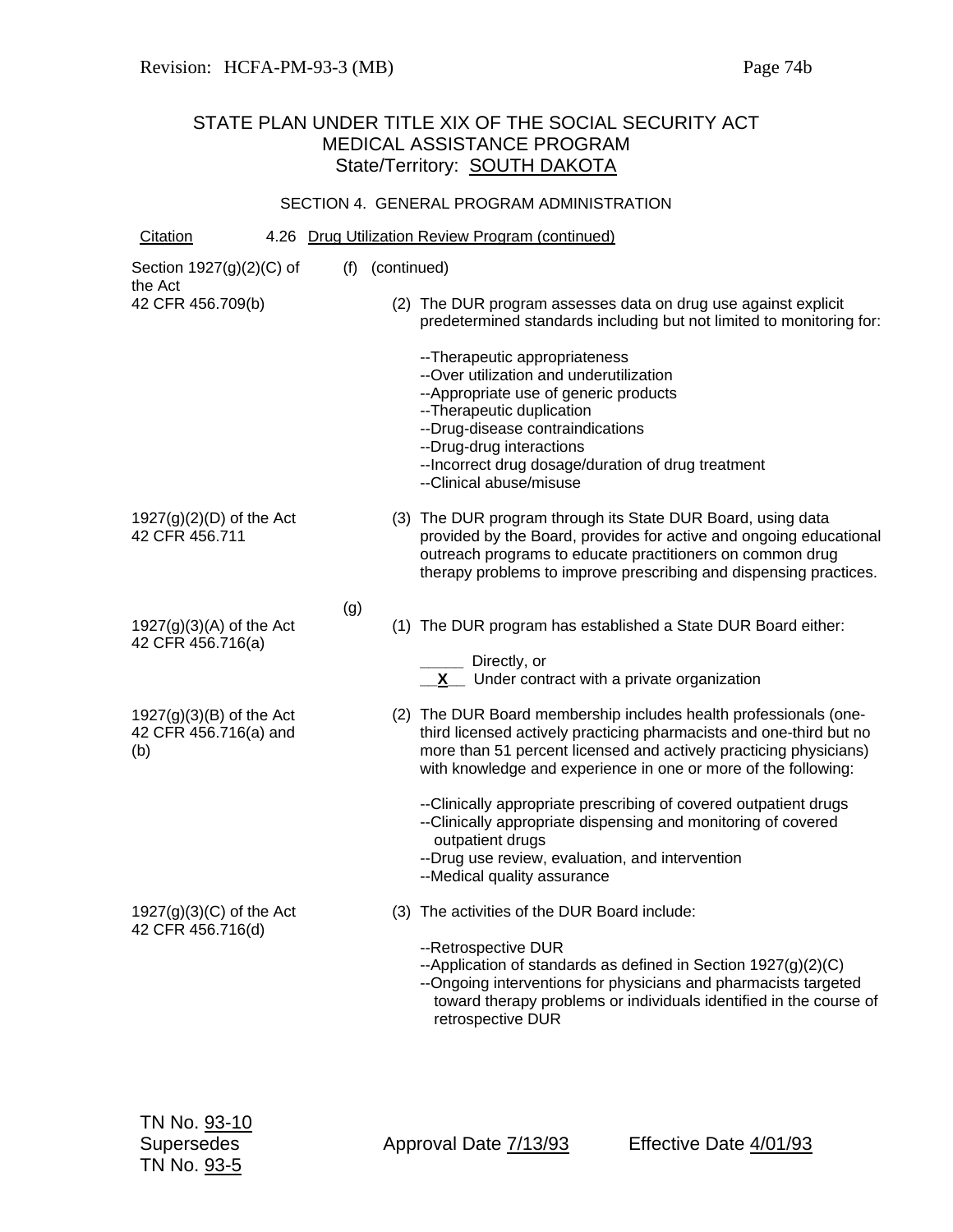#### SECTION 4. GENERAL PROGRAM ADMINISTRATION

| Citation                                                    |     | 4.26 Drug Utilization Review Program (continued)                                                                                                                                                                                                                                              |
|-------------------------------------------------------------|-----|-----------------------------------------------------------------------------------------------------------------------------------------------------------------------------------------------------------------------------------------------------------------------------------------------|
| Section $1927(g)(3)(C)$ of<br>the Act                       |     | (g) (continued)                                                                                                                                                                                                                                                                               |
| 42 CFR 456.711(a)-(d)                                       |     | (4) The interventions include in appropriate instances:                                                                                                                                                                                                                                       |
|                                                             |     | --Information dissemination<br>--Written, oral, and electronic reminders<br>--Face-to-face discussions<br>--Intensified monitoring/review of prescribers/dispensers.                                                                                                                          |
| $1927(g)(3)(D)$ of the Act<br>42 CFR 456.712 (a) and<br>(b) |     | (h) The State assures that it will prepare and submit an annual report to the<br>Secretary which incorporates a report from the State DUR Board, and that<br>the State will adhere to the plans, steps, and procedures as described in<br>the report.                                         |
|                                                             | (i) |                                                                                                                                                                                                                                                                                               |
| $1927(h)(1)$ of the Act<br>42 CFR 456.722                   |     | (1) The State establishes as its principal means of processing claims<br>for covered outpatient drugs under this title a point-of-sale<br>electronic claims management system to perform on-line:                                                                                             |
|                                                             |     | -- Real time eligibility verification<br>--Claims data capture<br>--Adjudication of claims<br>--Assistance to pharmacists, etc., applying for and receiving<br>payment.                                                                                                                       |
| 1927(g)(2)(A)(i) of the<br>Act<br>42 CFR 456.705(b)         |     | (2) Prospective DUR is performed using an electronic point-of-sale<br>drug claims processing system.                                                                                                                                                                                          |
| $1927(j)(2)$ of the Act<br>42 CFR 456.703(c)                | (i) | Hospitals which dispense covered outpatient drugs are exempted from<br>the drug utilization review requirements of this section when facilities use<br>drug formulary systems and bill the Medicaid program no more than the<br>hospital's purchasing cost for such covered outpatient drugs. |